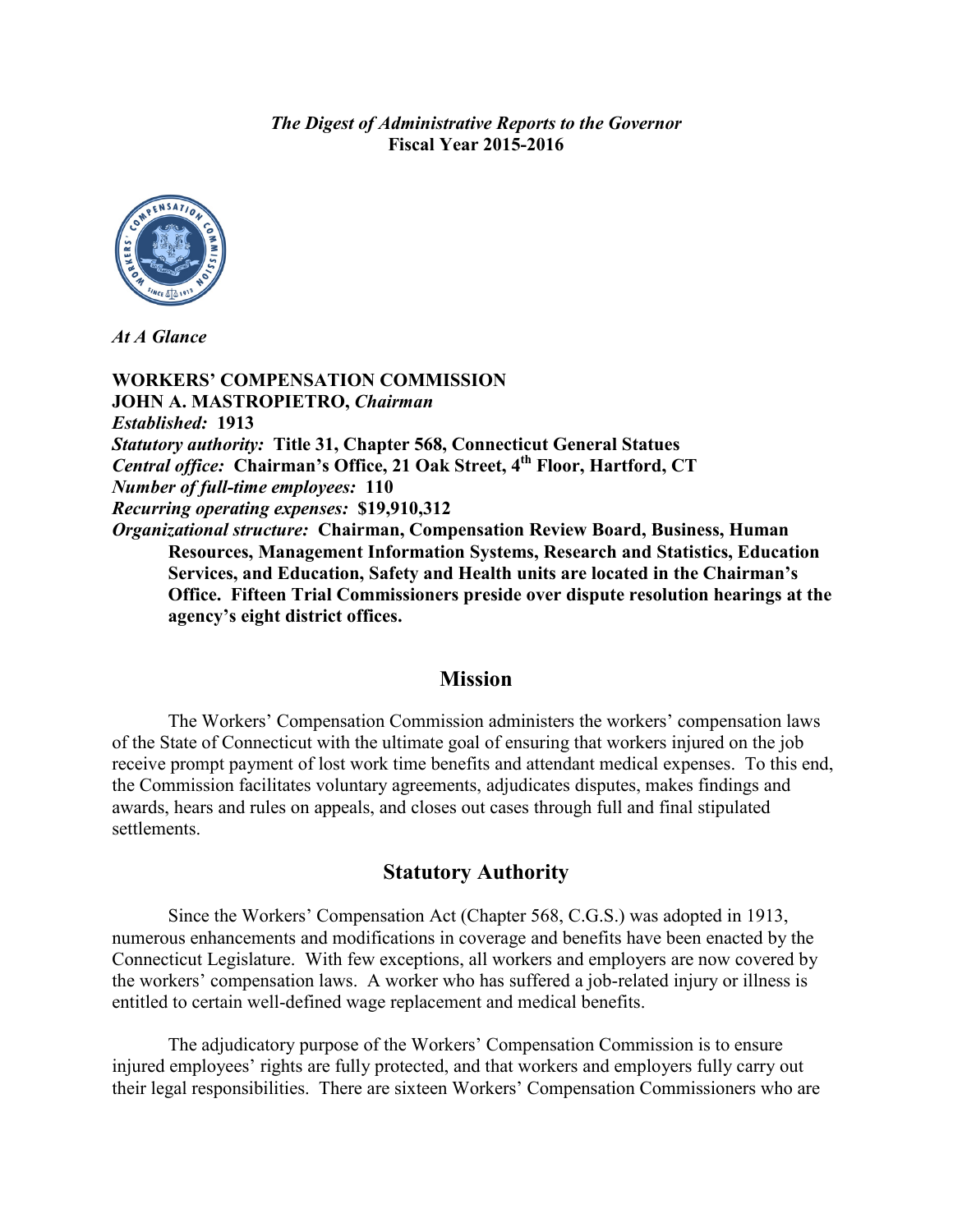appointed by the Governor and confirmed by legislative approval. One Commissioner serves as Chairman of the Commission, at the pleasure of Governor. The Chairman is responsible for administration of the Commission. The Chairman also serves as Presiding Commissioner of the Compensation Review Board (CRB) along with two other Commissioners appointed for oneyear terms to hear appeals of cases decided by the Commissioners. Fifteen Commissioners serve as at-large Commissioners functioning as trial commissioners in the agency's eight district offices throughout the state.

The Commission also educates employers and employees about their legal rights. During FY 2016, the Commission's Safety Program Officers worked hard and effectively to monitor worker safety committees throughout the state. Prevention and education are integral to the Commission's statutory responsibilities. A Statistical Unit within the Management Information Systems Division measures and monitors the caseload and performance of the Commission.

In the early 1990's, two landmark reform bills were enacted. The first, (Public Act 91- 339) centralized administrative duties and powers in the person and Office of the Chairman to more effectively implement enforcement of the law. Twenty-three specific duties were assigned to the Chairman, including budgetary and personnel matters, assignment of Commissioners, and regulation of attorneys, physicians, and preferred provider organizations. The Chairman and his staff implement these responsibilities, guided by an Advisory Board composed of business and labor representatives, including an injured worker.

The second, (Public Act 93-228) effected historic reforms of the Connecticut workers' compensation laws effective July 1, 1993. The benefit modifications and related reforms contained in this Act, combined with the efficiencies engendered by Public Act 91-339, have resulted in reduced payouts. Cumulative savings over these past years are over \$750 million dollars compared to what costs would have been without the 1993 reforms.

### **Public Service**

The Commission constantly strives to upgrade service to its constituency. Two key goals are: expediting disputed claims settlement, and returning injured workers to productive jobs. These goals are closely monitored by the Commission through manual and automated reporting systems.

Safety Program Officers work cooperatively and confidentially with employers to devise and implement safety programs resulting in reduced accidents, injuries, medical costs, and lost workdays. During the period of July 1, 2015 through June 30, 2016, Safety Program Officers visited 2,078 employer sites. Overall, 38,809 employer sites have been visited, and 4,998 safety and health committees, covering 1,037,970 employees have been approved. As statutorily required, employers' medical care plans, including preferred provider organizations, are reviewed for compliance with workplace safety and health laws. As of June 30, 2016, 2,956 employers and 542,368 employees have approved plans.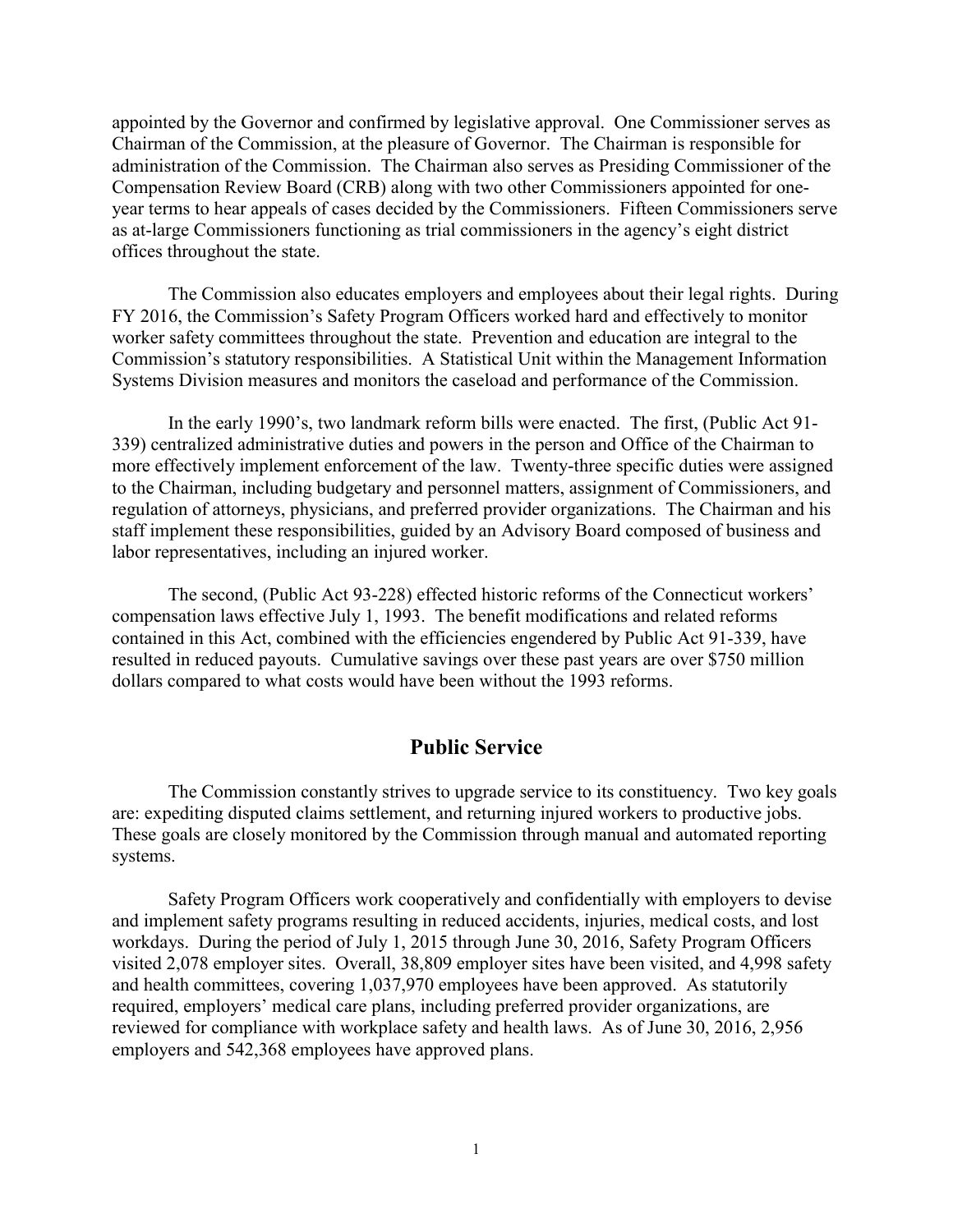The Commission also participates in the Connecticut Licensing Information Center, providing one-stop licensing information to state employers via the Internet.

### **Improvements/Achievements for Fiscal Year 2015-2016**

During the fiscal year ending June 30, 2016, the Commission continued its efforts to ensure injured workers are receiving proper medical treatment, while controlling medical costs which now comprise 50% of total workers' compensation payments.

The Commission has, with input from the Medical Advisory Panel and other medical professionals, revised and updated medical protocols for the treatment of injuries to the knee, cervical spine, and the lumbar spine. Additionally, the Commission established new protocols for opioids, psychological pain assessment and treatment to assist practitioners in effective pain management for injuries occurring within the workers' compensation arena. The Commission also reviews and approves applications for managed care plans. As of June 30, 2016, 2,092 employers and 539,545 employees are covered by approved plans.

All duties and responsibilities continue to be executed effectively and punctually with significantly fewer full-time employees than in previous years.

Continuous monitoring of hearing backlogs at the eight district offices, and reassignment of resources to meet heavy workloads, have resulted in a major decrease in time between initial hearing request and the date the hearing is actually held. Hearing backlogs have reduced dramatically for both Informal and Formal hearings. The Chairman actively monitors cases ensuring that no cases are unnecessarily delayed.

The Compensation Review Board continues to process cases expeditiously. This year, new appeals numbered 92. Meanwhile, there were 89 dispositions, including 44 written opinions.

A steadily increasing percentage of on-line reporting of workplace injuries has resulted in more accurate data at lower cost. During fiscal year 2016, the implementation of an injury reporting system facilitating web-based as well as value added network submission of first reports continued to attract additional fully-automated trading partners resulting in greater accuracy and cost effectiveness in injury reporting. The Commission, mandates that all such first reports are transmitted through value added networks or web-based reporting. Injured workers now routinely receive information packets detailing their rights and responsibilities within five days of receipt of the initial report of injury.

The Commission's web site has expanded vastly, providing vital, up-to-date information on all aspects of the Commission's resources and services including the law, CRB decisions and late-breaking news. Additionally, the Commission's major forms are now available in fill-able PDF format.

The Commission offers an enhanced capability to its online fillable PDF-formatted forms which enables customers to not only complete them online, but also to save them along with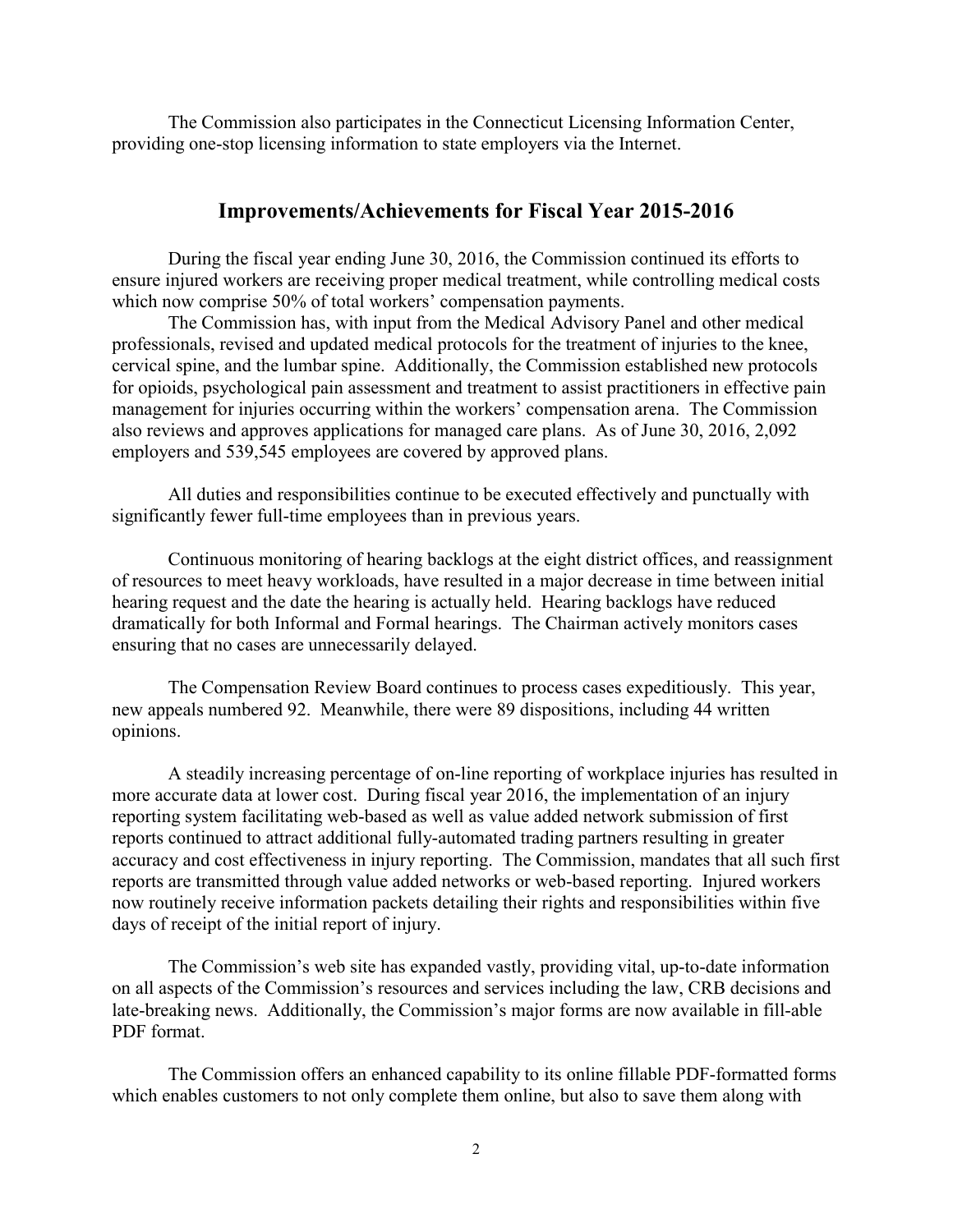their input data (a technical first which saves customers from having to spend hundreds of dollars per computer to buy special software to perform this task) and this capability is provided free to the public.

Technology continues to be integral to the Commission's management of claims and hearings, providing the following electronic access to the public:

- Coverage Verification Service (CVS)
- First Report of Injury Submission (FRIS) Service
- Electronic Hearing Notices Service which enables interested parties to receive notices electronically. This project generates in excess of \$35,000 in postage savings annually, in addition to the cost of paper, envelopes, toner and staff time required to process paper mail.
- The Commission continues to evaluate a commercial case management system, which would replace the Commission's aging custom written application. The implementation of such a system would allow for a paperless claims process and the online submission of claims.

Committees on the claims process, forms design, and intra-office communications, established in prior years continue their productive work. The Commission's strategic planning goals are:

- shortening the claims process in order to get benefits to injured workers as soon as possible;
- elimination of duplicate claims;
- identification of non-insured employers;
- quick retrieval of records, saving personnel costs; and
- sophisticated data analysis to identify trouble spots before they become serious, thus affording greatly enhanced service to Connecticut workers.

# **Information Reported As Required by State Statute**

The Commission's Affirmative Action Plan is currently in compliance. While the Commission has no full time Affirmative Action Officer, its Affirmative Action Plan and Program are prepared by the Director of Human Resources. The Commission continues its commitment to the state Affirmative Action Program. The Commission has a history of over 20 years of approved Affirmative Action Plans.

# **Key Performance Measures for Fiscal Year 2015-2016**

- Injuries/Illnesses  $58,361$
- Number of Death Claims Filed  $81<sup>1</sup>$
- Informal Hearings  $-41,084$

<sup>&</sup>lt;sup>1</sup> Death claims are subject to adjudication to determine compensability, and therefore a claim filed may not necessarily be a work related fatality.